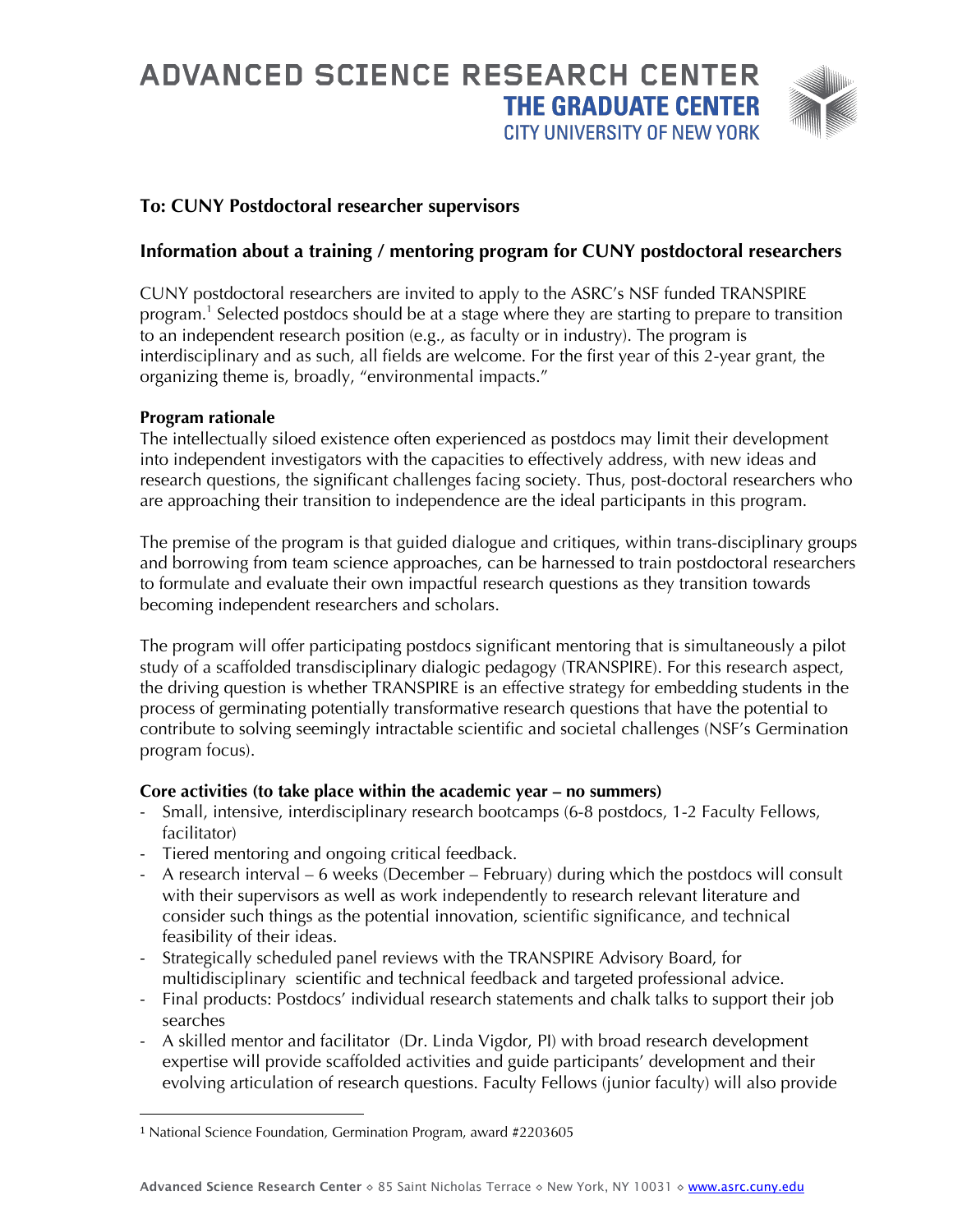insights and mentoring; in the process, the Fellows will also be mentored and have greater access to a broader network.

#### **Postdoc supervisors' support and contributions**

- Postdocs *must* have their supervisor's support (see letter template below) to apply to and participate in the TRANSPIRE program.
- Each postdoc supervisor will also be invited to help evaluate their postdoc's development, based on work products, the evolution of research questions, and, to the degree the postdoc is willing to share, his or her reflective journals. Supervisors may also contribute to evaluating the TRANSPIRE program more broadly.

### **The TRANSPIRE Team**

PI, Bootcamp facilitator, and primary contact: **Dr Linda Vigdor** (lvigdor@gc.cuny.edu); co-PIs Dr Joshua Brumberg, Dean of the Sciences, GC and Interim Executive Director, ASRC; and Dr Rosemarie Wesson, Interim Associate Provost for Research, CCNY; an Advisory Board of senior faculty (**Dr. Kevin Gardner** (Director, ASRC's Structural Biology Initiative), **Dr. Orie Shafer** (Professor, ASRC's Neuroscience Initiative), **Dr. Maria Tamargo** (Professor of Chemistry, CCNY), **Dr. Yingli Tian** (Professor of Electrical Engineering, Grove School of Engineering, CCNY), **Dr. Tammy Lewis** (Professor of Sociology, Brooklyn College and Professor of Sociology and Earth and Environmental Sciences, CUNY GC), and **Dr. Melissa Checker** (Associate Professor of Urban Studies, Queens College and the PhD Programs in Anthropology and Environmental Psychology, CUNY GC); and, Faculty Fellows (junior faculty from an array of disciplines who will participate in the bootcamp sessions and co-mentor postdocs), and an evaluator.

For questions, please contact Linda Vigdor (lvigdor@gc.cuny.edu).